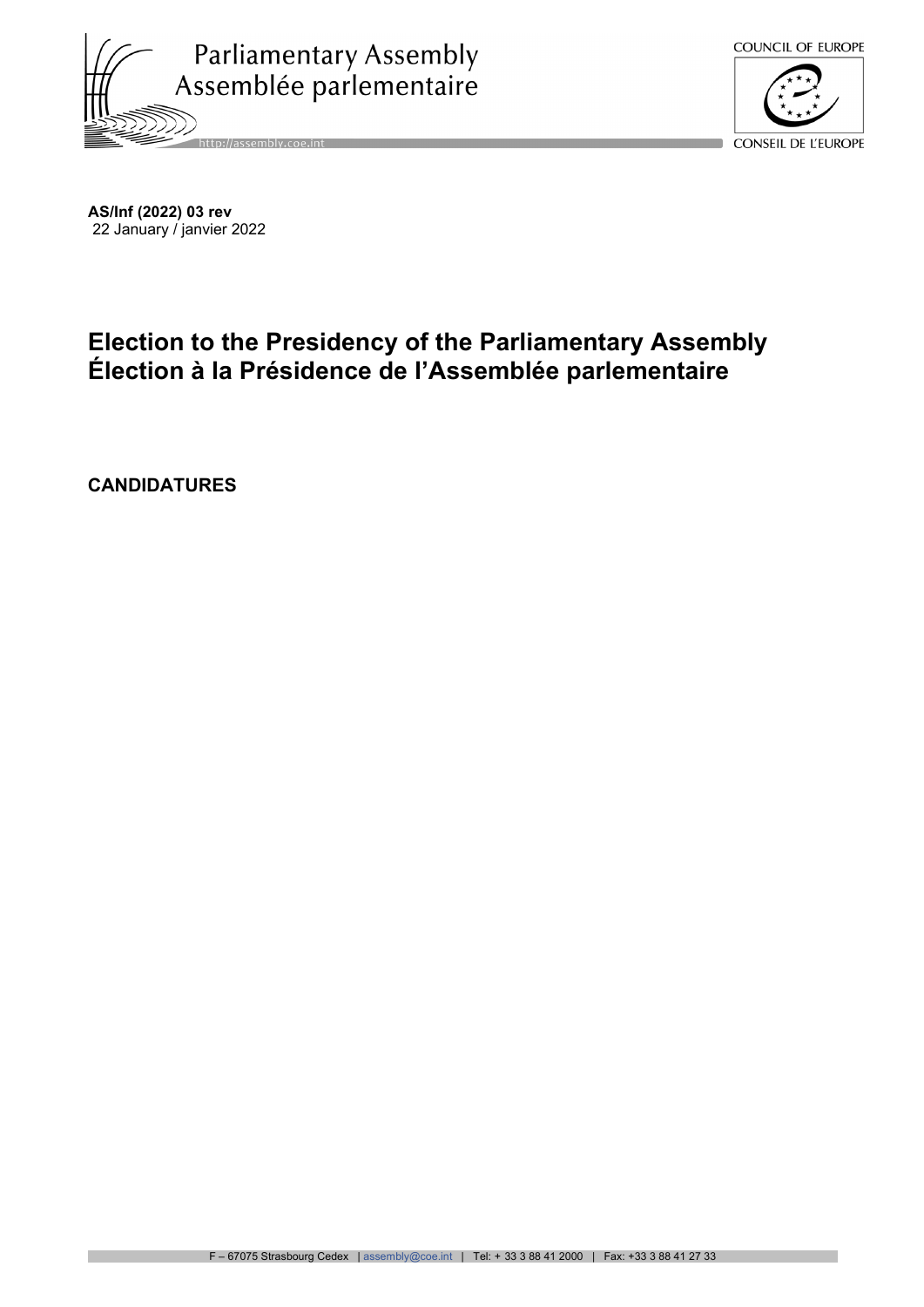## **Nomination of Mr Tiny KOX (Netherlands, UEL) as candidate Nomination de M. Tiny KOX (Pays-Bas, GUE) comme candidat**

22 January / janvier 2022

In accordance with Rule 15.1 of the Parliamentary Assembly's Rules of Procedure, we, the undersigned, support the nomination of **Mr Tiny KOX (Netherlands, UEL)** for the office of President of the Parliamentary Assembly of the Council of Europe for the year 2022, in line with the existing rotation agreement between the Assembly's political groups.

Suivant l'article 15.1 du Règlement de l'Assemblée parlementaire, nous, soussigné·e·s, soutenons la nomination de **M. Tiny KOX (Pays-Bas, GUE)** au poste de Président de l'Assemblée parlementaire du Conseil de l'Europe pour l'année 2022, conformément à l'accord existant entre les Groupes politiques de l'Assemblée sur la rotation de la Présidence.

BAKOYANNIS Theodora, Greece / Grèce, EPP/CD / PPE/DC BALFE Richard, United Kingdom, Royaume-Uni, NR / NI BAYR Petra, Austria / Autriche, SOC De BOER Margreet, Netherlands / Pays-Bas, SOC BREKELMANS Ruben, Netherlands / Pays-Bas, ALDE / ADLE De BRUIJN-WEZEMAN Reina, Netherlands / Pays-Bas, ALDE / ADLE CASTEL Laura, Spain / Espagne, UEL / GUE CHRISTOFFERSEN Lise, Norway / Norvège, SOC CILEVIČS Boriss, Latvia / Lettonie, SOC CORBYN Jeremy, United Kingdom / Royaume-Uni, SOC CORLĂŢEAN Titus, Romania / Roumanie, SOC COTTIER Damien, Switzerland / Suisse, ALDE / ADLE FAMELLOS Sokratis, Greece / Grèce, UEL / GUE FASSINO Piero, Italy / Italie, SOC FILIPE António, Portugal, UEL / GUE FOULKES George, United Kingdom / Royaume-Uni, SOC FRIDEZ Pierre-Alain, Switzerland / Suisse, SOC GAVAN Paul, Ireland / Irlande, UEL / GUE GEERDINK Paulien, Netherlands / Pays-Bas, ALDE / ADLE GRANDE Marta, Italy / Italie, NR / NI GUNNARSSON Ólafur Þór, Iceland / Islande, UEL / GUE GUTIÉRREZ LIMONES Antonio, Spain / Espagne, SOC HAMMARBERG Thomas, Sweden / Suède, SOC HEER Alfred, Switzerland / Suisse, ALDE / ADLE HUNKO Andrej, Germany / Allemagne, UEL / GUE JALLOW Momodou Malcolm, Sweden / Suède, UEL / GUE JENSEN Mogens, Denmark / Danemark, SOC KAMMINGA Roelien, Netherlands / Pays-Bas, ALDE / ADLE KATROUGALOS George, Greece / Grèce, UEL / GUE KERN Claude, France, ALDE / ADLE KIVELÄ Mai, Finland / Finlande, UEL / GUE LLOYD Tony, United Kingdom / Royaume-Uni, SOC LOUCAIDES George, Cyprus / Chypre, UEL / GUE MAIRE Jacques, France, ALDE / ADLE MÖHRING Cornelia, Germany / Allemagne, UEL / GUE NICK Andreas, Germany / Allemagne, EPP/CD / PPE/DC NICOLINI Marco, San Marino / Saint-Marin, UEL / GUE OMTZIGT Pieter, Netherlands / Pays-Bas, EPP/CD / PPE/DC OOMEN-RUIJTEN Ria, Netherlands / Pays-Bas, EPP/CD / PPE/DC O'REILLY Joseph, Ireland / Irlande, EPP/CD / PPE/DC ÖZSOY Hişyar, Turkey / Turquie, UEL / GUE PAPANDREOU George, Greece / Grèce, SOC Van PAREREN Bob, Netherlands / Pays-Bas, EC/DA / CE/AD RĂILEANU Adela, Republic of Moldova / République de Moldova, UEL / GUE SAYEK BÖKE Selin, Turkey / Turquie, SOC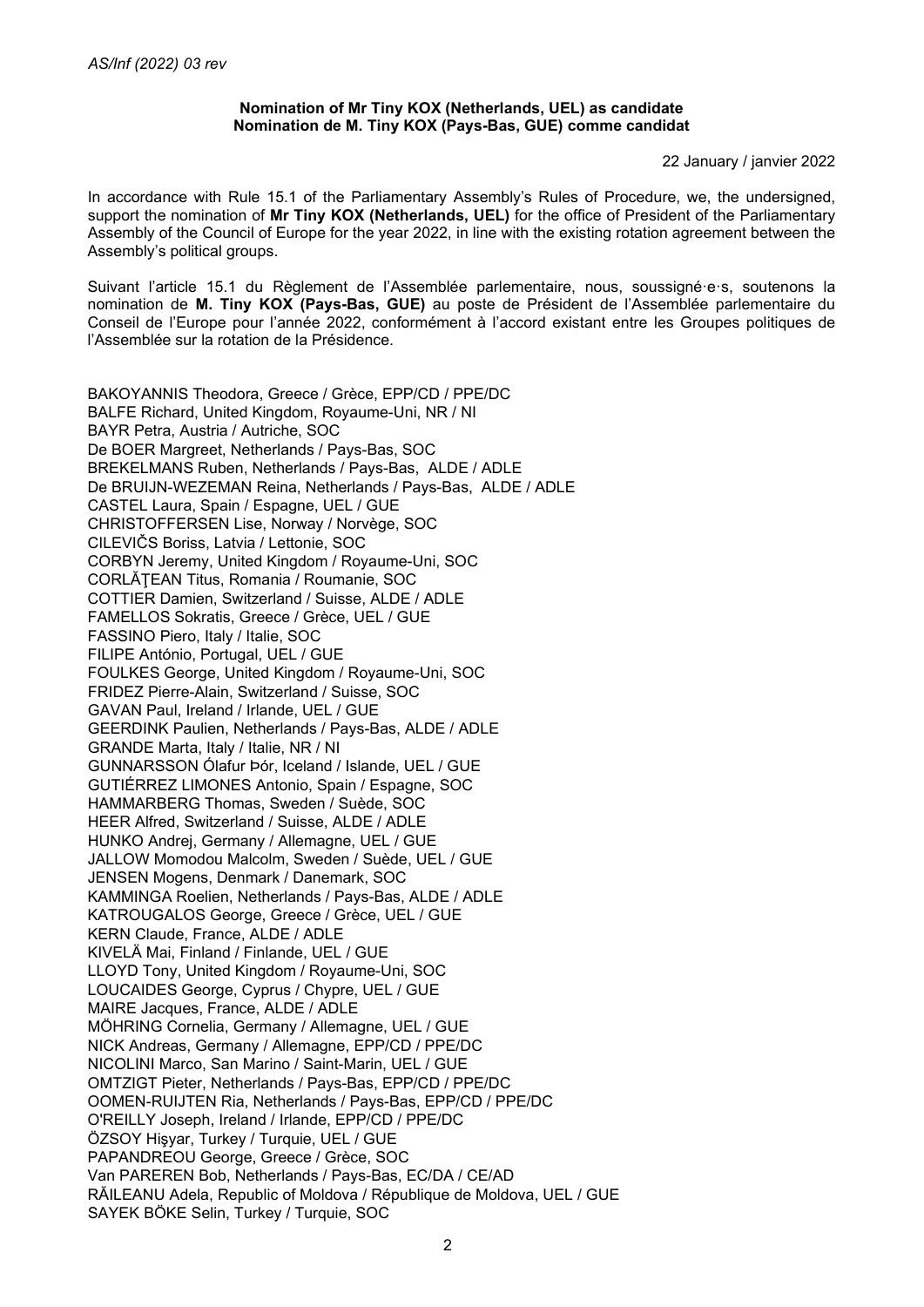SCHENNACH Stefan, Austria / Autriche, SOC SCHOU Ingjerd, Norway / Norvège, EPP/CD / PPE/DC SCHWABE Frank, Germany / Allemagne, SOC SØNDERGAARD Søren, Denmark / Danemark, UEL / GUE STIENEN Petra, Netherlands / Pays-Bas, ALDE / ADLE TRIANTAFYLLIDIS Alexandros, Greece / Grèce, UEL / GUE